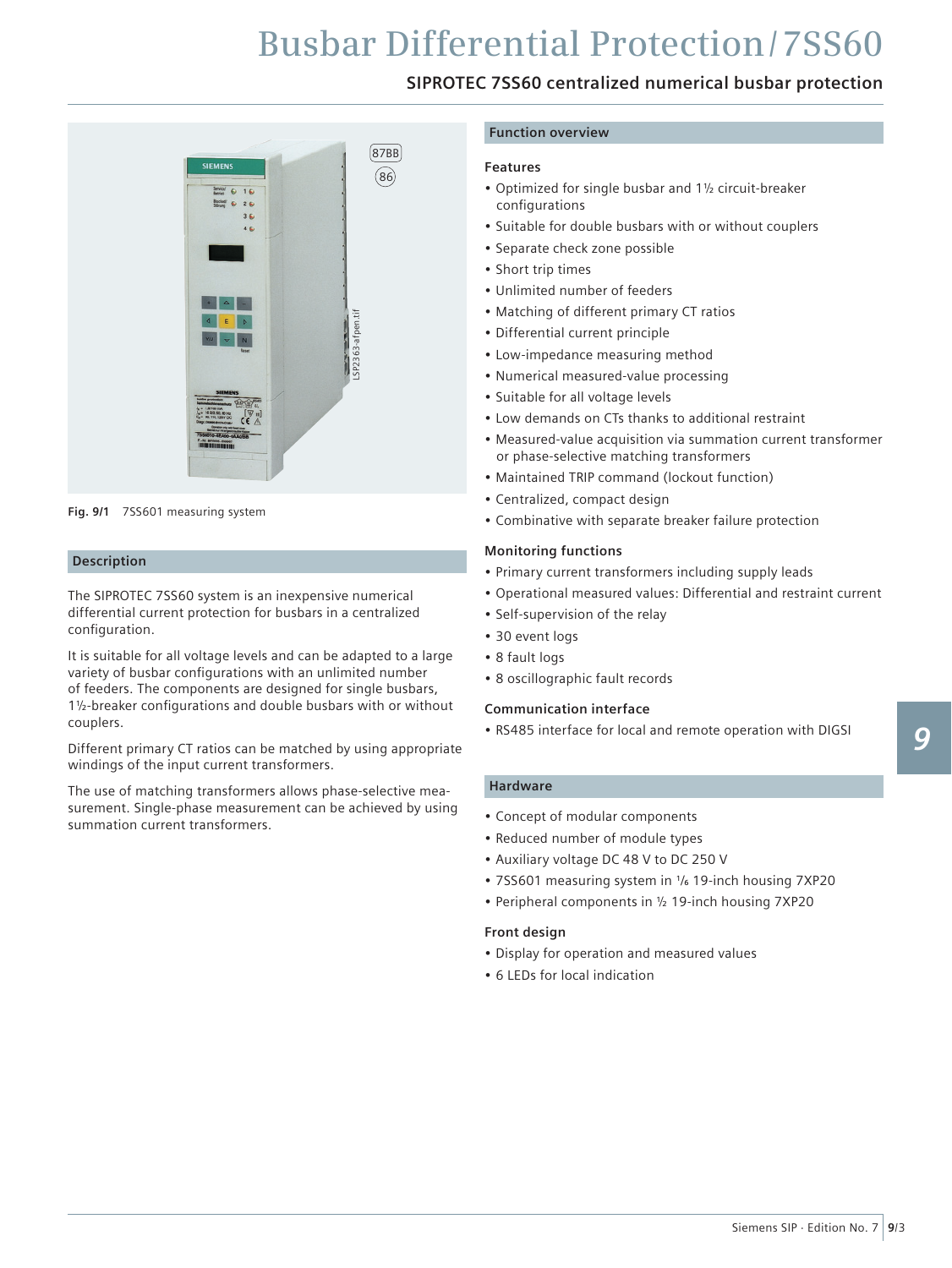### **Application**

#### **Application**

The 7SS60 system is an easily settable numerical differential current protection for busbars.

It is suitable for all voltage levels and can be adapted to a large variety of busbar configurations. The components are designed for single busbars, 1½-breaker configurations and double busbars with or without couplers.

The use of matching transformers allows phase-selective measurement.

Single-phase measurement can be achieved by using summation current transformers.

The 7SS60 is designed to be the successor of the 7SS1 static busbar protection. The existing summation current or matching transformers can be reused for this transformers can be reused for this<br> **Fig. 9/2** Basic connection scheme 7SS60<br>
protection system.

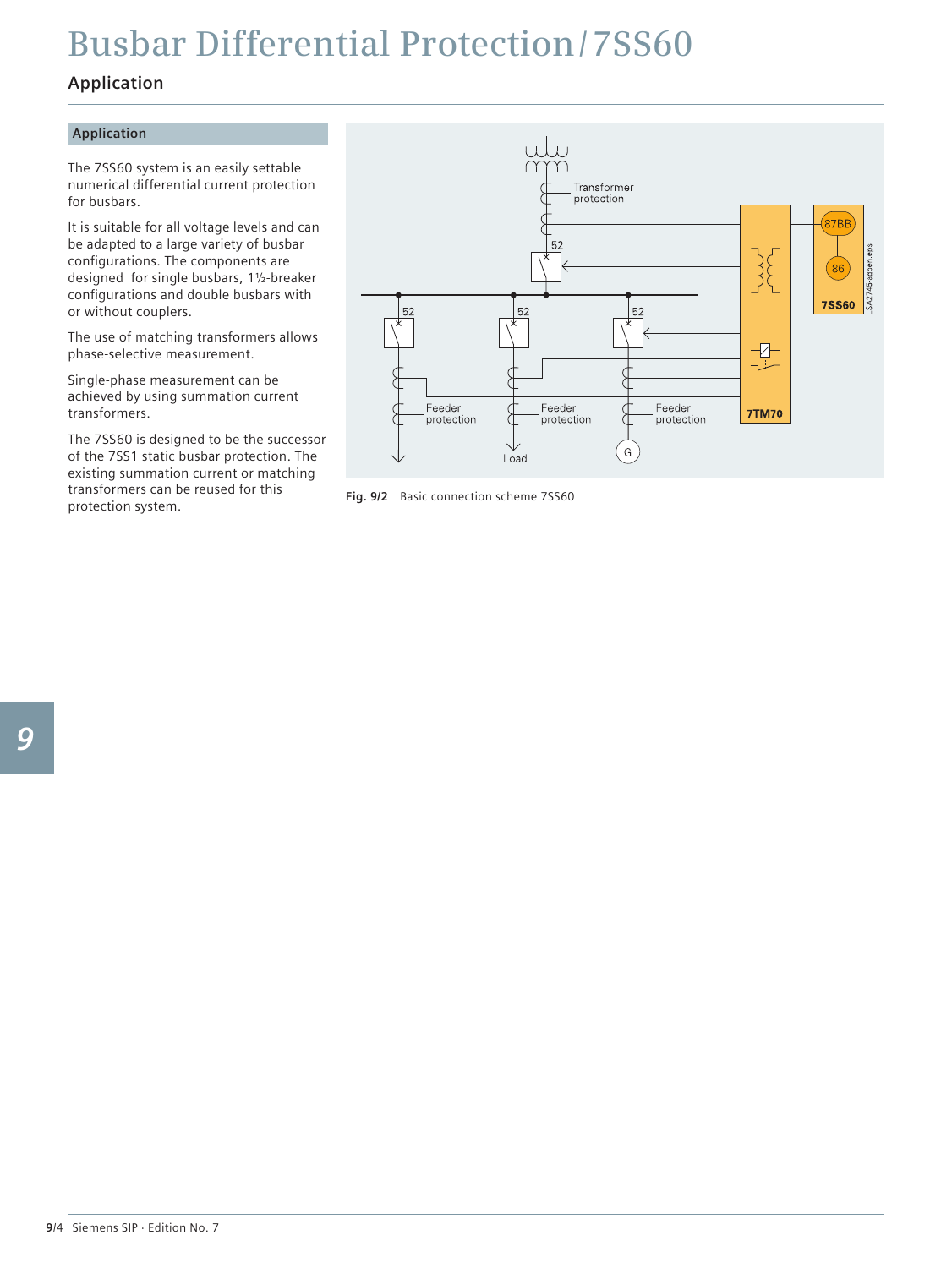### **Construction, functions**







**Fig. 9/4** Rear view **Fig. 9/5** Rear view detail

#### **Construction**

#### **Design**

The 7SS60 compactly-built protection system contains all components for:

- • Measured-value acquisition and evaluation
- • Operation and LC display
- • Annunciation and command output

(front cover removed)

- Input and evaluation of binary signals
- Data transmission via the RS485 interface with bus capability
- • Auxiliary voltage supply

The 7SS60 system comprises the following components:

- • 7SS601 measuring system and the peripheral modules
- • 7TM70 restraint/command output module
- 7TR71 isolator replica/preference module
- 7TS72 command output module

The number of modules required is determined by the substation configuration and the measuring principle used (summation current transformers or phase-selective measurement). The 7SS601 measuring system is accommodated in a separate housing (<sup>1</sup>/<sub>6</sub> 19-inch 7XP20) that is suited for panel flush mounting or cubicle moun- ting. The 7XP2040 peripheral module housing has a width of ½ 19 inches and can hold up to four peripheral modules.

It is suited for panel flush mounting or cubicle mounting and has plug-on connectors fitted at the rear. The primary current transformers are connected to summation current transformers of type 4AM5120-3DA/4DA or to matching transformers of type 4AM5120-1DA/2DA. With a rated current of 1 or 5 A, the current output at these transformers is 100 mA. This output current is fed onto the 7SS601 measuring system (for differential current formation) and onto the 7TM70 restraint units (for restraint current formation). The summated restraint current is fed onto

#### **Functions**

#### **Functions of the components**

- The 7SS601 measuring system comprises:
- One measuring input for acquisition and processing of the differential and the restraint current
- 3 binary inputs for acquisition of information, e.g. a blocking condition
- 2 command relays for activation of other, feeder-specific command relays on the 7TM70 and 7TS72 peripheral modules.

In circuits with summation current transformer, one 7SS601 measuring system is required per protected zone. For phaseselective measurement, one 7SS601 measuring system is required per phase and protected zone.

- 7TM70 restraint/command output module This module contains 5 current transformers with rectifiers for the formation of the restraint current. It has also 5 command relays with 2 NO contacts each for output of a direct TRIP command to the circuit-breakers.
- 7TR71 isolator replica/preference module This module enables the two bus isolators to be detected in a double busbar. The feeder current is assigned to the corresponding measuring system on the basis of the detected isolator position. The module is also designed for an additional function. In the case of a double busbar system, for example, where both bus isolators of a feeder are closed at a time, no selective protection of the two busbars is possible. During this state, one of the two measuring systems is given priority. The module 7TR71 appropriately assigns feeder currents to the corresponding measuring system 7SS601. The module also contains an auxiliary relay with two changeover contacts.
- 7TS72 command output module The 7TM70 contains 5 trip relays with 2 NO contacts each. If more trip contacts are needed, the 7TS72 module can be used, providing 8 relays with 2 NO contacts each.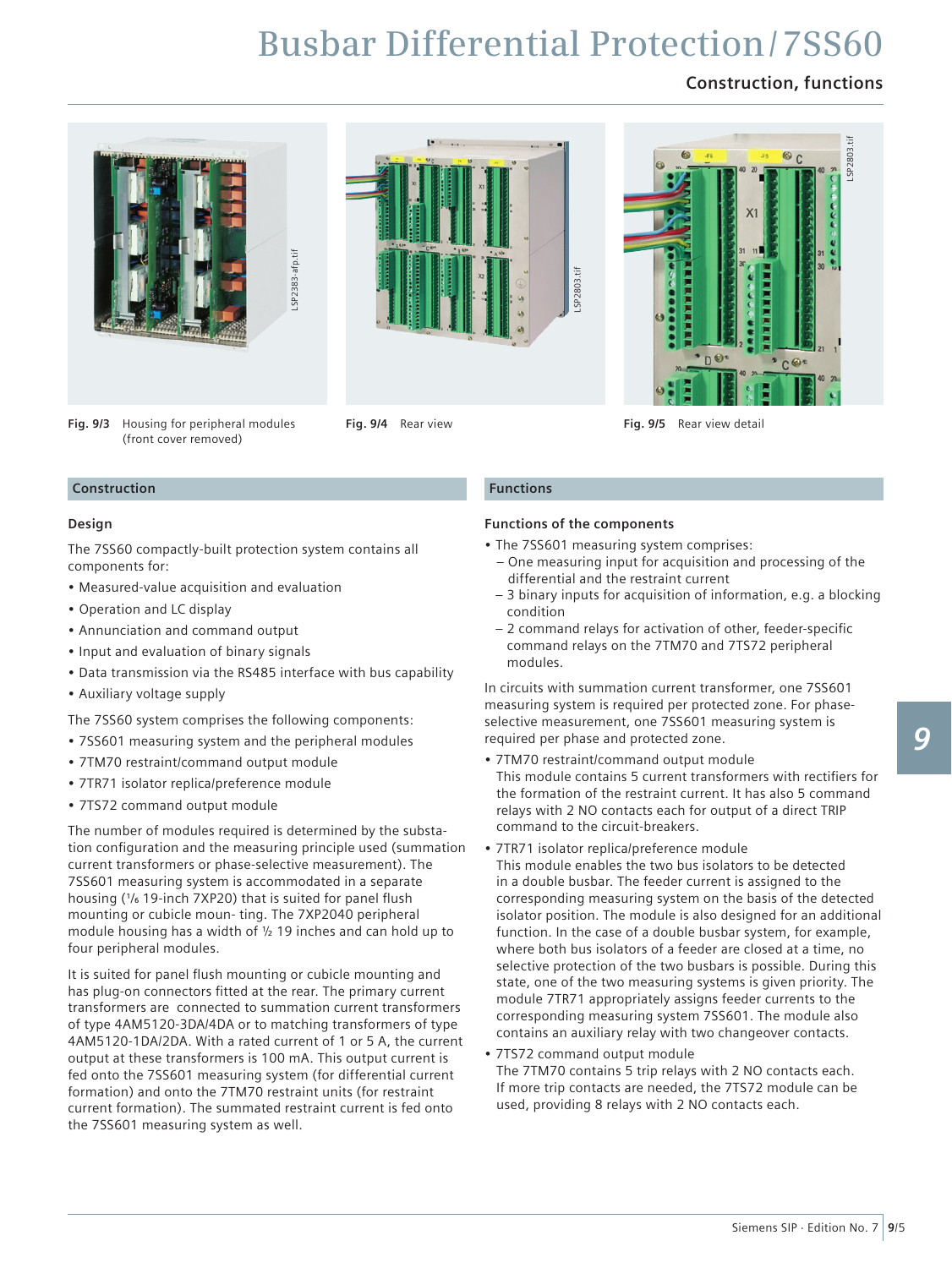### **Protection functions**



**Fig. 9/6** Block diagram: Acquisition of measured values

#### **Protection functions**

#### **Measuring principles**

The feeder currents can be measured and processed according to different principles.

• Summation current transformer principle

In the summation current transformer variant, the three secondary currents of the primary CTs are fed onto the three primary windings of the summation current transformers with a winding ratio of  $n1:n2:n3 = 2:1:3$ . According to the expected fault currents two different circuits for connecting the summation current transformer are possible. For power systems with low-resistance or solid grounding of the starpoint, the 1-phase ground-faults are sufficiently high to use the circuit with normal sensitivity (see Fig. 9/7). An increased sensitivity for ground-faults can be achieved by use of a circuit according to Fig. 9/8. With a symmetrical, three-phase current of  $1 \times I_N$ , the secondary current of the summation current transformers is 100 mA.

Different primary CT transformation ratios can usually be compensated directly by appropriate selection of the summation CT primary windings. Where the circuit conditions do not allow this, additional matching transformers, such as the 4AM5272-3AA, should be used, preferably in the form of autotransformers (see Fig. 9/9: Protection with summation current transformer and matching transformers). The autotransformer circuit reduces the total burden for the primary C<sub>Ts</sub>

#### • Phase-selective measurement

In this variant, each phase current is measured separately. To do so, each of the secondary currents of the primary transformers is fed onto a matching transformer. This transformer allows, if its primary windings are selected accordingly, to generate a normalized current from a variety of different primary CT transformation ratios (see Fig. 9/10: Phaseselective measurement). With a primary current of  $1 \times I_N$ , the secondary current of the matching transformers is 100 mA.

#### **Function principle of the differential protection**

The main function of the 7SS60 protection system is a busbar protection that operates with the differential current measuring principle. Its algorithm relies on Kirchhoff's current law, which states that in fault-free condition the vectorial sum Id of all currents flowing into an independent busbar section must be zero. Some slight deviations from this law may be caused by current transformer error, inaccuracies in the matching of the transformation ratios and measuring inaccuracies. Further errors, which may be due to e.g. transformer saturation in case of high-current external short-circuits, are counteracted by a load- dependent supplementary restraint.

The restraint current  $I_R$  is derived from the load condition. This restraint current is formed as the summated magnitudes of all currents. The differential and the restraint current are fed into the 7SS601 measuring system (see Fig. 9/6: Block diagram). With double busbars or sectionalized busbars, one measuring system 7SS601 (summation CT), respectively 3 measuring systems (phase-selective measurement) will be used for each selective section. The module 7TS71 (isolator replica/preference) appropriately assigns feeder currents to the corresponding measuring system 7SS601.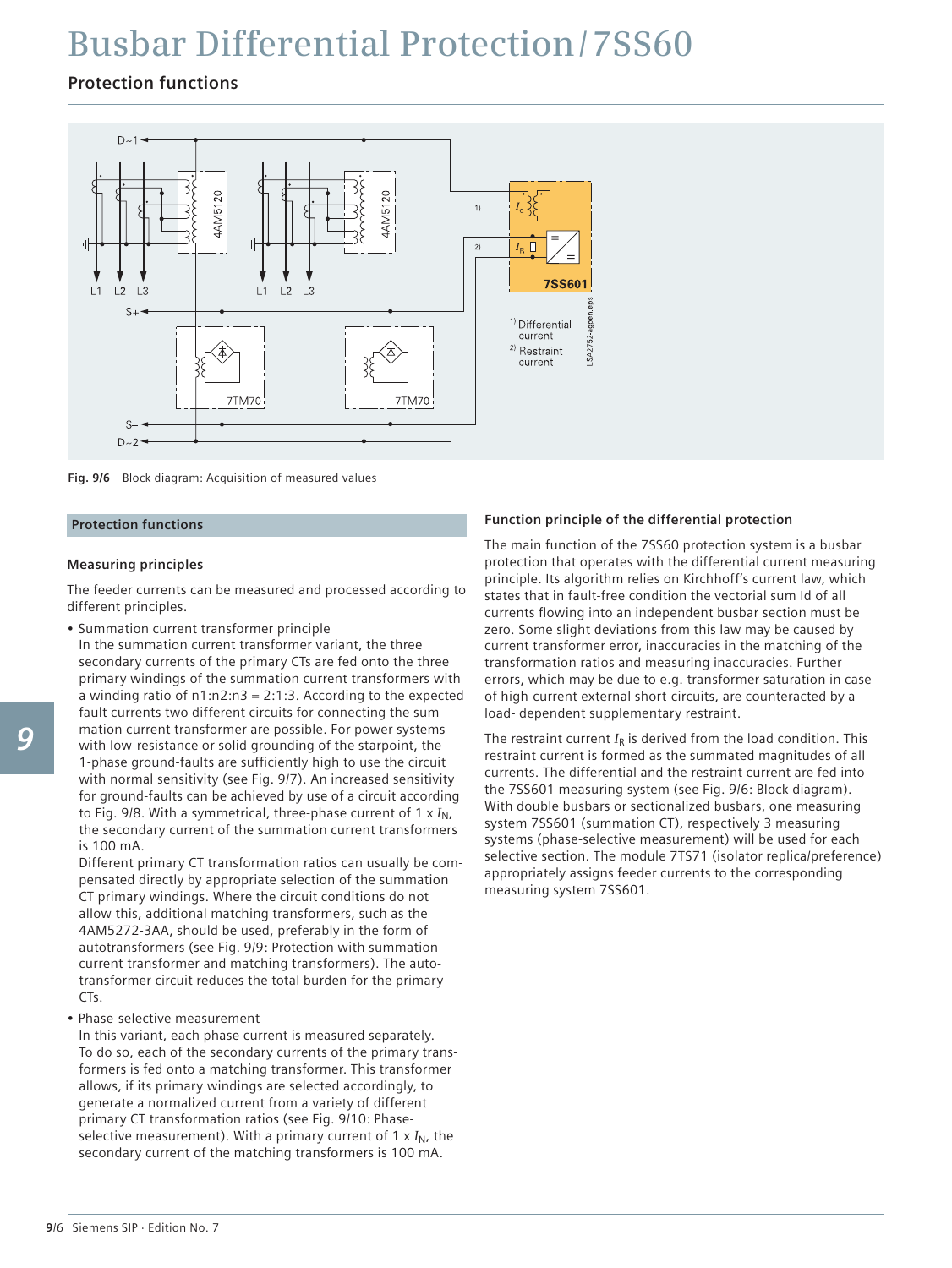### **Typical connections**

#### **Typical connections**







**Fig. 9/8** Protection with summation current transformer (L1-L3-N circuit)



**Fig. 9/9** Protection with summation current transformer and matching transformers



**Fig. 9/10** Phase-selective measurement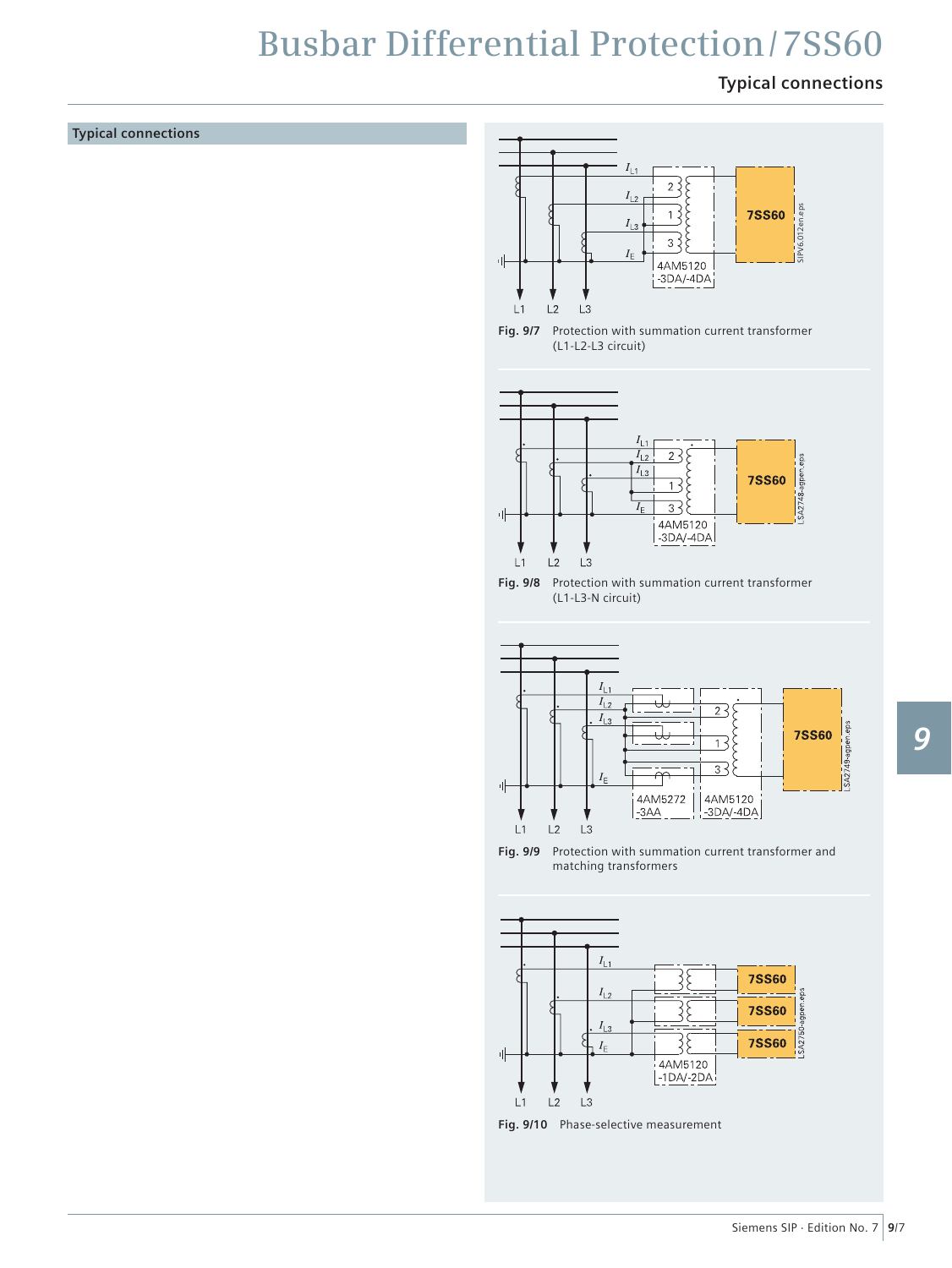### **Protection functions**

#### **Pickup characteristic of the differential protection**

The characteristic can be set in the parameters for  $I_d$  > (pickup) value) and for the k factor which considers the linear and nonlinear current transformer errors. Differential currents above the set characteristic lead to tripping.

#### **Current transformer monitoring**

An independent sensitive differential current monitoring with its parameter *I*d thr detects faults (short-circuits, open circuit) of current transformers and their wiring even with load currents. The affected measuring system is blocked and an alarm is given. By this, the stability of the busbar protection is ensured in case of external faults.

#### **Trip command lockout (with manual reset)**

Following a trip of the differential protection, the TRIP command can be kept (sealed-in). The circuit-breakers are not reclosed until the operator has obtained information on the fault; the command must be manually reset by pressing a key or by a binary input.

The logical state of the TRIP command is buffered against a loss of the auxiliary power supply, so that it is still present on restoration of the auxiliary voltage supply.

#### **Test and commissioning aids**

The protection system provides user support for testing and commissioning. It has a wide range of integrated aids that can be activated from the keypad or from a PC using the DIGSI program. For some tests a codeword must be entered. The following test aids are available:

- • Display of operational measured values
- Interrogation of status of binary inputs and LED indicators
- Blocking of the TRIP function during testing



**Fig. 9/11** Tripping characteristic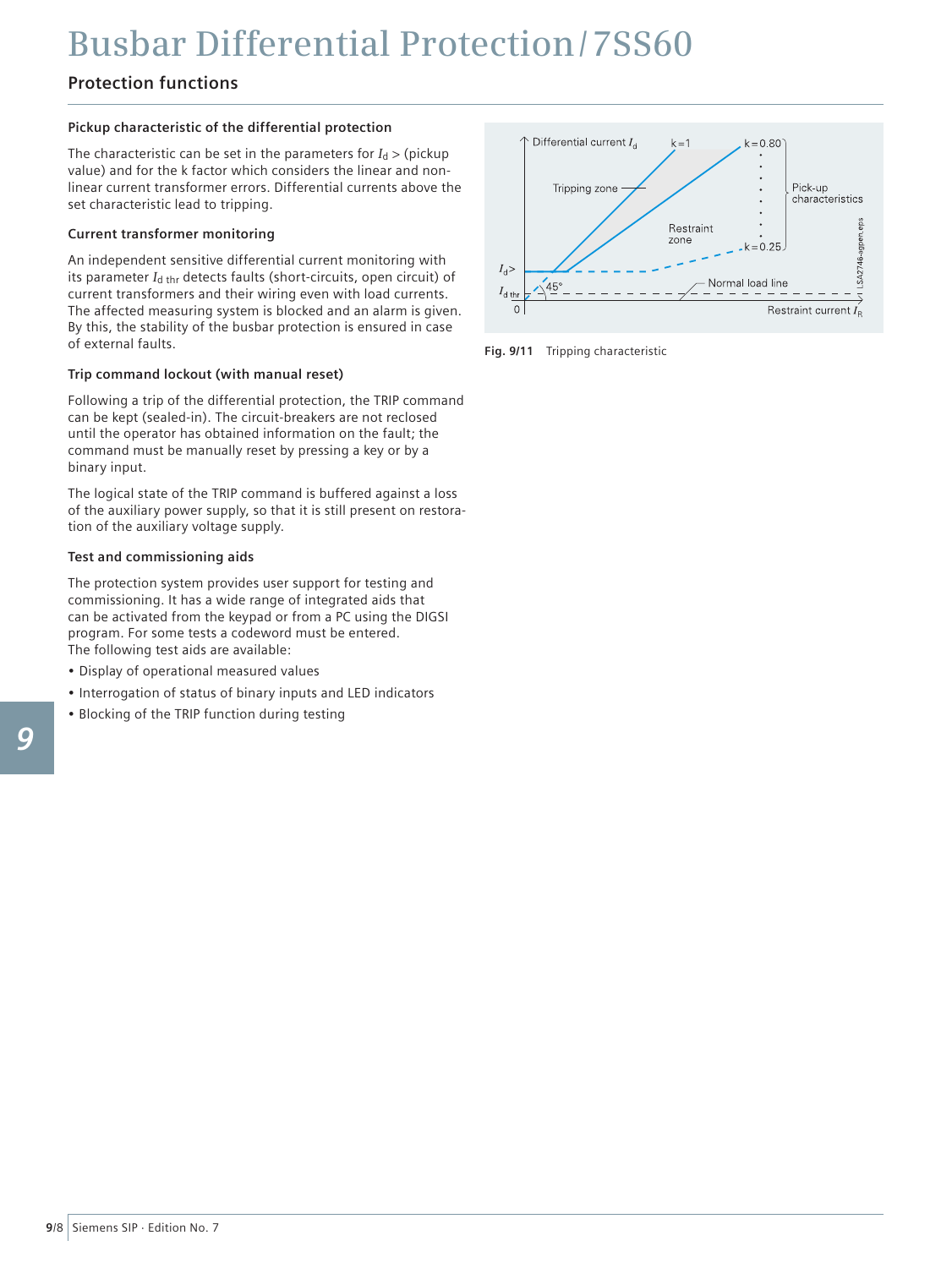### **Communication**

#### **Communication**

#### **Serial data transmission**

The device is equipped with an RS485 interface. The interface has bus capability and allows a maximum of 32 units to be connected via a serial two-wire interface. A PC can be connected to the interface via an RS232↔RS485 converter, so that configuration, setting and evaluation can be performed comfortably via the PC using the DIGSI operating program. The PC can also be used to read out the fault record that is generated by the device when a fault occurs.

With RS485↔820 nm optical converters, which are available as accessories (7XV5650, 7XV5651), an interferencefree, isolated connection to a control center or a DIGSI-based remote control unit is possible; this allows to design lowcost stations concepts that permit e.g. remote diagnosis.

#### **Comfortable setting**

The parameter settings are made in a menu-guided procedure from the integrated operator panel and the LC display. It is, however, more comfortable to use a PC for this purpose, together with the standard DIGSI operating program.

#### **Fault recording**

If a fault leads to a trip, a fault record is generated, in which the differential and the restraint current are recorded with a sampling frequency of 2 kHz. In addition, signals are stored as binary traces, which represent internal device states or binary input states. Up to eight fault records can be stored. When a ninth fault occurs, the oldest record is overwritten. A total storage capacity of 7 s is available. The most recent 2.5 s are buffered against power failure.



**Fig. 9/12** Communication scheme



**Fig. 9/13** Communication scheme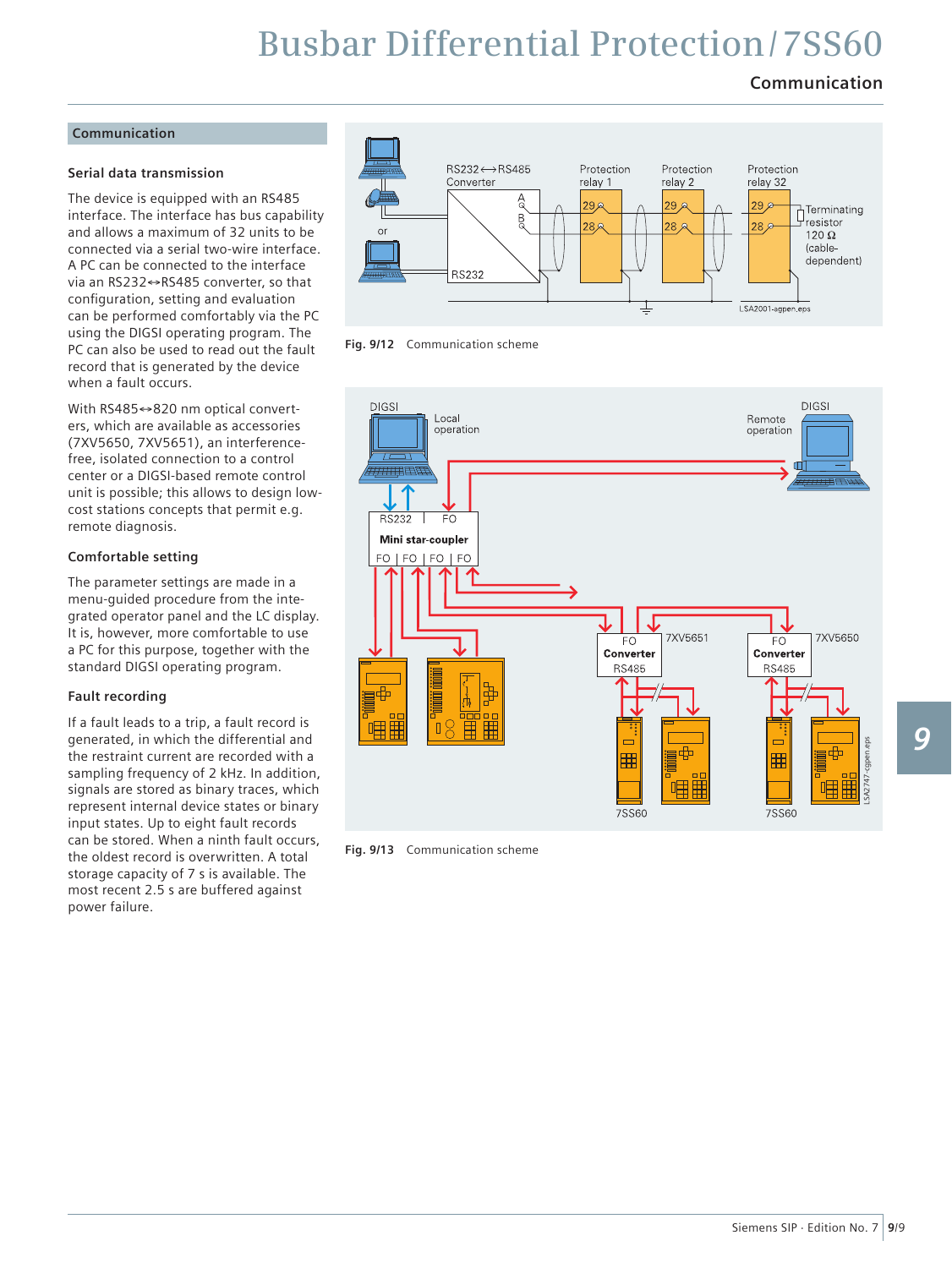### **Technical data**

| 7SS60 measuring system                                                                                                                                   |                                                                                                                                        |
|----------------------------------------------------------------------------------------------------------------------------------------------------------|----------------------------------------------------------------------------------------------------------------------------------------|
| Measuring input $I_d$                                                                                                                                    |                                                                                                                                        |
| Rated current                                                                                                                                            | 100 mA                                                                                                                                 |
| Rated frequency                                                                                                                                          | 50/60 Hz settable, 16.7 Hz                                                                                                             |
| Dynamic overload capacity<br>(pulse current)                                                                                                             | 250 x $I_N$ one half cycle                                                                                                             |
| Thermal overload capacity (r.m.s.)<br>(where external summation or<br>matching current transformers<br>are used, their limit data must be<br>observed)   | 100 x $I_N$ for $\leq 1$ s<br>30 x $I_N$ for $\leq 10$ s<br>$4 \times I_N$ continuous                                                  |
| Isolating voltage                                                                                                                                        | 2.5 kV (r.m.s.)                                                                                                                        |
| Measuring range for operational<br>measured values                                                                                                       | 0 to 240 %                                                                                                                             |
| Measuring dynamics                                                                                                                                       | 100 x $I_N$ without offset<br>50 x $I_N$ with full offset                                                                              |
| Measuring input $I_R$                                                                                                                                    |                                                                                                                                        |
| Rated current                                                                                                                                            | 1.9 <sub>mA</sub>                                                                                                                      |
| Dynamic overload capability<br>(pulse current)                                                                                                           | 250 x $I_N$ for 10 ms                                                                                                                  |
| Thermal overload capability (r.m.s.)<br>(where external summation or<br>matching current transformers<br>are used, their limit data must be<br>observed) | 100 x $I_N$ for $\leq 1$ s<br>30 x $I_N$ for $\leq 10$ s<br>$4 \times I_N$ continuous                                                  |
| Isolating voltage                                                                                                                                        | 2.5 kV (r.m.s.)                                                                                                                        |
| Measuring dynamics                                                                                                                                       | 0 to 200 $\times I_N$                                                                                                                  |
| Auxiliary voltage                                                                                                                                        |                                                                                                                                        |
| Via integrated DC/DC converter<br>Rated auxiliary voltage V <sub>aux</sub><br>(permissible voltage)                                                      | DC 24/48 V<br>(DC 19 to 58 V)<br>DC 60/110/125 V (DC 48 to 150 V)<br>DC 220/250 V<br>(DC 176 to 300 V)<br>AC 115 V<br>(AC 92 to 133 V) |
| Superimposed AC voltage<br>(peak-to-peak)                                                                                                                | $\leq$ 15 % of rated voltage                                                                                                           |
| Power consumption                                                                                                                                        | Quiescent<br>Approx. 3 W<br>Energized<br>Approx. 5 W                                                                                   |
| Bridging time during failure/<br>short-circuit of auxiliary voltage                                                                                      | $\geq$ 50 ms at $V_{\text{aux}} \geq$ DC 100 V<br>$\geq$ 20 ms at $V_{\text{aux}} \geq$ DC 48 V                                        |
| Binary inputs                                                                                                                                            |                                                                                                                                        |
| Number                                                                                                                                                   | 3 (marshallable)                                                                                                                       |
| Operating voltage range                                                                                                                                  | DC 24 to 250 V                                                                                                                         |
| Current consumption                                                                                                                                      | Approx. 2.5 mA                                                                                                                         |
| when energized                                                                                                                                           | Independent of operating voltage                                                                                                       |
| Pickup threshold<br>Rated aux. voltage DC 48/60 V<br>$V_{\rm pickup}$<br>$V_{\text{drop-off}}$<br>Rated aux. voltage<br>DC 110/125/220/250 V             | Can be changed by setting jumpers<br>$\ge$ DC 17 V<br>< DC 8 V                                                                         |
| $V_{\rm{pickup}}$                                                                                                                                        | $\geq$ DC 74 V                                                                                                                         |
| $V_{\text{drop-off}}$                                                                                                                                    | < DC 45 V                                                                                                                              |
| Max. voltage                                                                                                                                             | DC 300 V                                                                                                                               |
|                                                                                                                                                          |                                                                                                                                        |
|                                                                                                                                                          |                                                                                                                                        |

| <b>Command contacts</b>                    |                                                                               |
|--------------------------------------------|-------------------------------------------------------------------------------|
| Number of relays                           | 1 (2 NO contacts)<br>1 (1 NO contact)                                         |
| Switching capacity<br>Make<br><b>Break</b> | 1000 W/VA<br>30 W/VA                                                          |
| Switching voltage                          | <b>AC/DC 250 V</b>                                                            |
| Permissible current                        |                                                                               |
| Continuous                                 | 5 A                                                                           |
| 0.5s                                       | 30 A                                                                          |
| Signal contacts                            |                                                                               |
| Number of relays                           | 3 (2 marshallable)                                                            |
| Contacts                                   | 2 changeover contacts and 1 NO<br>contact (can be changed to NC by<br>jumper) |
| Switching capacity                         |                                                                               |
| Make<br><b>Break</b>                       | 1000 W/VA<br>30 W/VA                                                          |
| Switching voltage                          | <b>AC/DC 250 V</b>                                                            |
| Permissible current                        |                                                                               |
| Continuous                                 | 5 A                                                                           |
| 0.5s                                       | 30 A                                                                          |
| Serial interface                           |                                                                               |
| Standard                                   | <b>Isolated RS485</b>                                                         |
| Test voltage                               | DC 3.5 kV                                                                     |
| Connection                                 | Data cable at housing terminals,                                              |
|                                            | 2 data lines<br>For connection of a personal                                  |
|                                            | computer or similar                                                           |
|                                            | Cables must be shielded, and shields<br>must be grounded.                     |
|                                            | As delivered 9600 baud                                                        |
|                                            | min. 1200 baud, max. 19200 baud                                               |
| Unit design                                |                                                                               |
| Housing 7XP20                              | $1/6$ 19"                                                                     |
|                                            |                                                                               |
| <b>Dimensions</b>                          | See part 14                                                                   |
| Weight                                     | Approx. 4.0 kg                                                                |
| Degree of protection according             |                                                                               |
| to IEC 60529-1                             |                                                                               |
| For the unit<br>For operator protection    | <b>IP 51</b><br>$IP$ $2X$                                                     |
|                                            |                                                                               |
|                                            |                                                                               |
|                                            |                                                                               |
|                                            |                                                                               |
|                                            |                                                                               |
|                                            |                                                                               |
|                                            |                                                                               |
|                                            |                                                                               |
|                                            |                                                                               |
|                                            |                                                                               |
|                                            |                                                                               |
|                                            |                                                                               |
|                                            |                                                                               |
|                                            |                                                                               |
|                                            |                                                                               |
|                                            |                                                                               |
|                                            |                                                                               |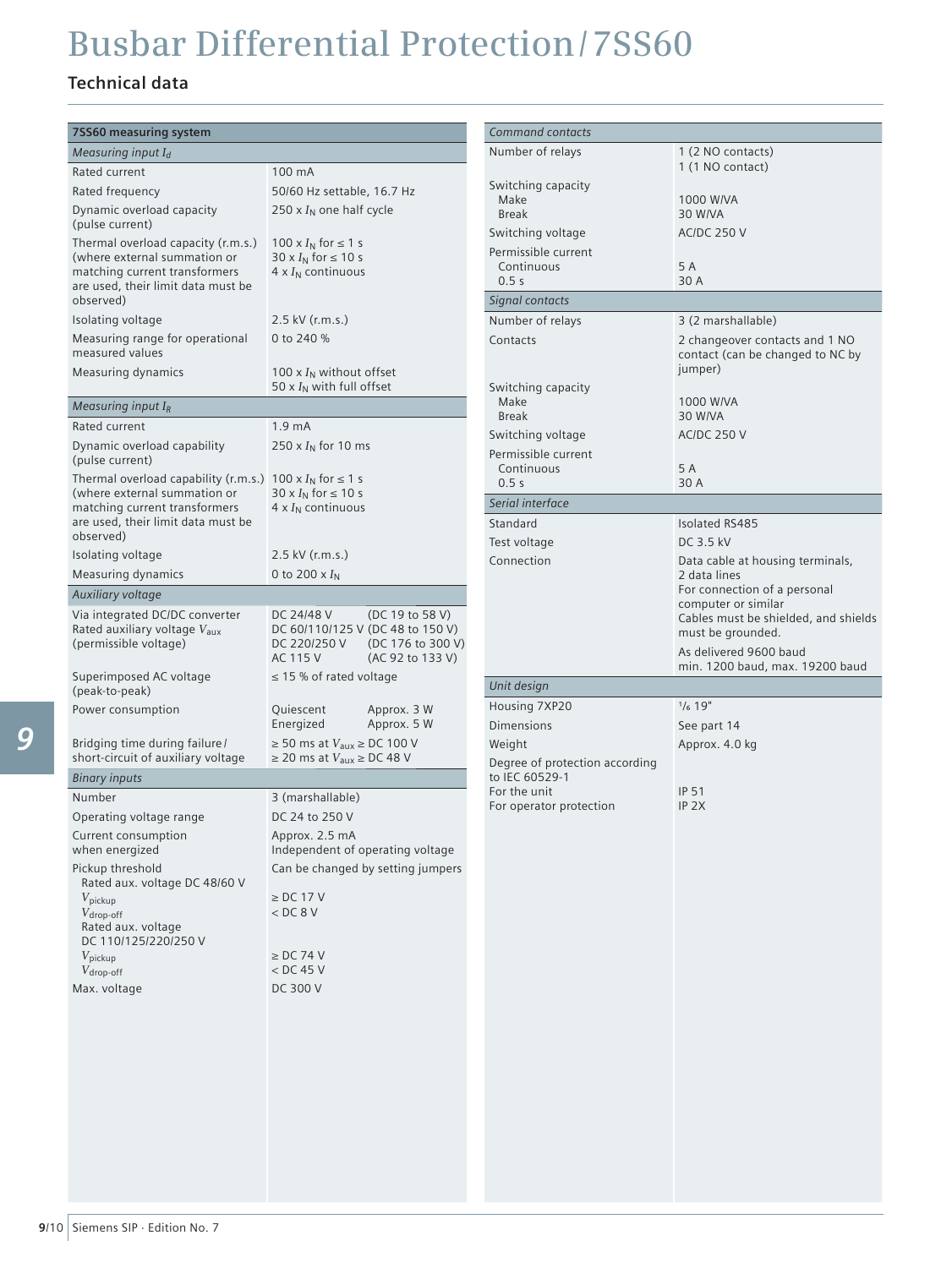### **Technical data**

| <b>Functions</b>                                                                                                                                       |                                                                                                                        | Auxiliary voltage (7TM700)                                                |                                                                                                                                   |  |  |
|--------------------------------------------------------------------------------------------------------------------------------------------------------|------------------------------------------------------------------------------------------------------------------------|---------------------------------------------------------------------------|-----------------------------------------------------------------------------------------------------------------------------------|--|--|
| Differential current protection                                                                                                                        |                                                                                                                        | Rated auxiliary voltage V <sub>aux</sub><br>DC 48/60 V<br>(DC 38 to 72 V) |                                                                                                                                   |  |  |
| Setting ranges for pickup threshold<br>Differential current $I_{d}$ ><br>Restraint factor                                                              | 0.20 to 2.50 $I_{NO}$<br>0.25 to 0.80                                                                                  | (permitted voltage range)                                                 | (DC 88 to 150 V)<br>DC 110/125 V<br>DC 220/250 V<br>(DC 176 to 300 V)<br>Settable                                                 |  |  |
| Tolerance of pickup value<br>Differential current $I_{d}$ >                                                                                            |                                                                                                                        | Command contacts (7TM700)                                                 | As delivered: DC 220/250 V                                                                                                        |  |  |
| Minimum duration                                                                                                                                       | $± 5$ % of setpoint                                                                                                    | Number of relays                                                          | 5                                                                                                                                 |  |  |
| of trip command                                                                                                                                        | 0.01 to 32.00 s (in steps of 0.01 s)                                                                                   | Contacts per relay                                                        | 2 NO contacts                                                                                                                     |  |  |
| Time delay of trip                                                                                                                                     | 0.00 to 10.00 s (in steps of 0.01 s)                                                                                   | For short-term operation $< 10 s3$                                        |                                                                                                                                   |  |  |
| <b>Times</b>                                                                                                                                           |                                                                                                                        | Pickup time                                                               | Approx. 7 ms                                                                                                                      |  |  |
| Minimum tripping time $50/60$ Hz <sup>1)</sup> 10 ms<br>Typical tripping time 50/60 Hz <sup>1)</sup>                                                   | 12 ms (rapid measurement)<br>40 ms (repeated measurement)                                                              | Switching capacity<br>Make<br><b>Break</b>                                | 1000 W/VA<br>30 W/VA                                                                                                              |  |  |
| Minimum tripping time 16.7 $Hz^{1}$<br>Typical tripping time 16.7 Hz <sup>1)</sup>                                                                     | 12 ms<br>14 ms (rapid measurement)<br>40 ms (repeated measurement)                                                     | Switching voltage<br>Permissible currents                                 | <b>AC/DC 250 V</b>                                                                                                                |  |  |
| Reset time <sup>2)</sup>                                                                                                                               | 28 ms at 50 Hz                                                                                                         | Continuous                                                                | 5 A                                                                                                                               |  |  |
|                                                                                                                                                        | 26 ms at 60 Hz                                                                                                         | 0.5s                                                                      | 30 A                                                                                                                              |  |  |
|                                                                                                                                                        | 70 ms at 16.7 Hz                                                                                                       | Weight                                                                    | Approx. 2.0 kg                                                                                                                    |  |  |
| Differential current supervision                                                                                                                       |                                                                                                                        | 7TR710 isolator replica/preferential treatment module                     |                                                                                                                                   |  |  |
| Pickup threshold                                                                                                                                       | 0.10 to 1.00 $I_{NO}$                                                                                                  | NOTE: The module 7TR710 can be used to implement 2 different              |                                                                                                                                   |  |  |
| Lockout function                                                                                                                                       |                                                                                                                        | functions: isolator replica or preferential treatment                     |                                                                                                                                   |  |  |
| Lockout seal-in of trip command                                                                                                                        | Until reset                                                                                                            | Isolator replica                                                          |                                                                                                                                   |  |  |
| Reset                                                                                                                                                  | By binary input and/or local<br>operator panel                                                                         | Number of feeders<br>(single busbar and double busbar)                    | $\mathbf{1}$                                                                                                                      |  |  |
| <b>Additional functions</b>                                                                                                                            |                                                                                                                        | Number of isolators per feeder                                            | 2                                                                                                                                 |  |  |
| Operational measured values                                                                                                                            |                                                                                                                        | Preferential treatment                                                    |                                                                                                                                   |  |  |
| Operating currents<br>Measuring range<br>Tolerance                                                                                                     | $I_{\rm d}$ , $I_{\rm R}$<br>0 to 240 % $I_{NO}$<br>5 % of rated value                                                 | Number of preferential<br>treatment circuits                              | $\overline{2}$                                                                                                                    |  |  |
| Fault logging                                                                                                                                          | Buffered storage of the annuncia-<br>tions of the last 8 faults                                                        | Number of contacts per preferen- 3 changeover contacts<br>tial treatment  |                                                                                                                                   |  |  |
| Time stamping                                                                                                                                          |                                                                                                                        | Switching time                                                            | $< 20$ ms                                                                                                                         |  |  |
| Resolution for operational                                                                                                                             | 1 <sub>ms</sub>                                                                                                        | Number of auxiliary relays                                                | $\mathbf{1}$                                                                                                                      |  |  |
| annunciation                                                                                                                                           |                                                                                                                        | Contacts of auxiliary relay                                               | 2 changeover contacts                                                                                                             |  |  |
| Resolution for fault annunciation                                                                                                                      | 1 ms                                                                                                                   | Auxiliary voltage                                                         |                                                                                                                                   |  |  |
| Fault recording (max. 8 fault)<br>Recording time<br>(from fault detection)                                                                             | Buffered against voltage failure<br>$last 2.5 s)$<br>Max. 7.1 s total<br>Pre-trigger and post-fault time<br>can be set | Rated auxiliary voltage V <sub>aux</sub><br>(permissible voltage range)   | (DC 38 to 72 V)<br>DC 48/60 V<br>DC 110/125 V<br>(DC 88 to 150 V)<br>DC 220/250 V<br>(DC 176 to 300 V)<br>Depending on the design |  |  |
| Max. length per record                                                                                                                                 | 0.2 to 5.0 s (in steps of 0.01 s)                                                                                      | Relay contacts                                                            |                                                                                                                                   |  |  |
| Pre-trigger time                                                                                                                                       | $0.05$ to 1.5 s (in steps of 0.01 s)                                                                                   | Switching capacity                                                        |                                                                                                                                   |  |  |
| Post-fault time<br>Sampling frequency                                                                                                                  | 0.01 to 1.5 s (in steps of 0.01 s)<br>2 kHz                                                                            | Make                                                                      | 1000 W/VA                                                                                                                         |  |  |
|                                                                                                                                                        |                                                                                                                        | <b>Break</b>                                                              | 30 W/VA                                                                                                                           |  |  |
| <b>Peripheral modules</b>                                                                                                                              |                                                                                                                        | Switching voltage<br>Permissible current                                  | <b>AC/DC 250 V</b>                                                                                                                |  |  |
| 7TM700 restraint/command output module                                                                                                                 |                                                                                                                        | Continuous                                                                | 5 A                                                                                                                               |  |  |
| Measuring input $I_R$                                                                                                                                  |                                                                                                                        | 0.5s                                                                      | 10 A                                                                                                                              |  |  |
| Number of restraint units                                                                                                                              | 5                                                                                                                      | Weight                                                                    | Approx. 0.6 kg                                                                                                                    |  |  |
| Rated current                                                                                                                                          | 100 mA                                                                                                                 |                                                                           |                                                                                                                                   |  |  |
| Rated frequency                                                                                                                                        | 16.7, 50, 60 Hz                                                                                                        |                                                                           |                                                                                                                                   |  |  |
| Dynamic overload capacity<br>(pulse current)                                                                                                           | 250 x $I_N$ one half cycle                                                                                             |                                                                           |                                                                                                                                   |  |  |
| Thermal overload capacity (r.m.s.)<br>(where external summation or<br>matching current transformers<br>are used, their limit data must be<br>observed) | 100 x $I_N$ for $\leq 1$ s<br>$30 \times I_N$ for $\leq 10$ s<br>$4 \times I_N$ continuous                             |                                                                           |                                                                                                                                   |  |  |
|                                                                                                                                                        |                                                                                                                        |                                                                           | 1) Each additional intermediate relay increases the tripping time by 7 ms.                                                        |  |  |

2) Each additional intermediate relay increases the reset time by 8 ms. 3) Limited by the continuous power dissipation of the device.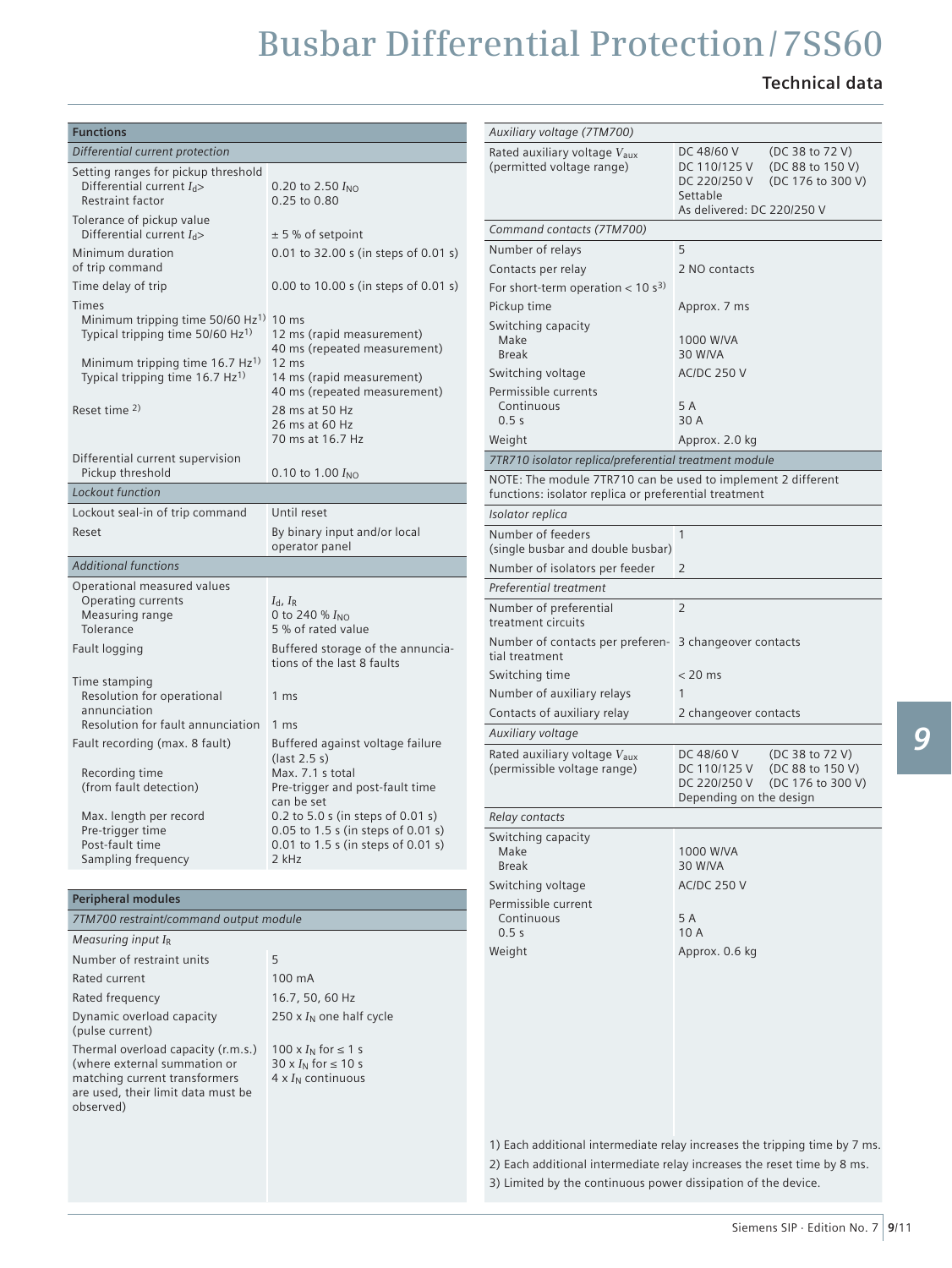### **Technical data**

| Peripheral modules (cont'd)                                                                                                                              |                                                                                                                        |
|----------------------------------------------------------------------------------------------------------------------------------------------------------|------------------------------------------------------------------------------------------------------------------------|
| 7TS720 command output module                                                                                                                             |                                                                                                                        |
| Auxiliary voltage                                                                                                                                        |                                                                                                                        |
| Rated auxiliary voltage V <sub>aux</sub><br>(permissible voltage range)                                                                                  | 48/60 V<br>(DC 38 to 72 V)<br>110/125 V<br>(DC 88 to 150 V)<br>220/250 V<br>(DC 176 to 300 V)                          |
|                                                                                                                                                          | Settable<br>As delivered: DC 220/250 V                                                                                 |
| Command contacts                                                                                                                                         |                                                                                                                        |
| Number of relays                                                                                                                                         | 8                                                                                                                      |
| Contacts per relay                                                                                                                                       | 2 NO contacts                                                                                                          |
| For short term operation $< 10 s1$                                                                                                                       |                                                                                                                        |
| Pickup time                                                                                                                                              | Approx. 7 ms                                                                                                           |
| Switching capacity<br>Make<br><b>Break</b>                                                                                                               | 1000 W/VA<br>30 W/VA                                                                                                   |
| Switching voltage                                                                                                                                        | <b>AC/DC 250 V</b>                                                                                                     |
| Permissible current<br>Continuous<br>0.5s                                                                                                                | 5 A<br>30 A                                                                                                            |
| Weight                                                                                                                                                   | Approx. 0.5 kg                                                                                                         |
| 7SS601 measuring system                                                                                                                                  |                                                                                                                        |
| Current connections (terminals 1 to 6)                                                                                                                   |                                                                                                                        |
| Screw-type terminals<br>(ring-type cable lug)<br>Max. outside diameter                                                                                   | For bolts of 6 mm<br>13 mm                                                                                             |
| Type<br>For conductor cross-sections of<br>In parallel double leaf-spring-<br>crimp contact for conductor<br>cross-sections of<br>Max. tightening torque | e.g. PDIG of AMP<br>2.7 to 6.6 mm <sup>2</sup><br>AWG 12 to 10<br>2.5 to 4.0 mm <sup>2</sup><br>AWG 13 to 11<br>3.5 Nm |
| Control connections (terminals 7 to 31)                                                                                                                  |                                                                                                                        |
| Screw-type terminals<br>(ring-type cable lug)                                                                                                            | For 4 mm bolts                                                                                                         |
| Max. outside diameter<br>Type<br>For conductor cross-sections of<br>In parallel double leaf-spring-<br>crimp contact for conductor<br>cross-sections of  | 9 mm<br>e.g. PDIG of AMP<br>1.0 to 2.6 mm <sup>2</sup><br>AWG 17 to 13<br>0.5 to 2.5 mm <sup>2</sup><br>AWG 20 to 13   |
| Max. tightening torque                                                                                                                                   | 1.8 Nm                                                                                                                 |

| Connectorswith screw-type terminals                                                                          |    |                                                                                                                                                                                                                 |                                                                           |                           |            |                          |                 |              |
|--------------------------------------------------------------------------------------------------------------|----|-----------------------------------------------------------------------------------------------------------------------------------------------------------------------------------------------------------------|---------------------------------------------------------------------------|---------------------------|------------|--------------------------|-----------------|--------------|
| Type                                                                                                         |    |                                                                                                                                                                                                                 | <b>COMBICON</b> system<br>of PHOENIX CONTACT<br>Front-MSTB 2.5/10-ST-5.08 |                           |            |                          |                 |              |
|                                                                                                              |    | For conductor cross-sections of 0.2 to 2.5 mm <sup>2</sup> (rigid and flexible)<br>AWG 24 to 12<br>0.25 to 2.5 mm <sup>2</sup> (with end sleeve)                                                                |                                                                           |                           |            |                          |                 |              |
| Multiple conductor connection 0.2 to 1.0 mm <sup>2</sup> (rigid)<br>(2 conductors of same cross-<br>section) |    | 0.2 to 1.5 mm <sup>2</sup> (flexible)<br>0.25 to 1.0 mm <sup>2</sup> (flexible with end<br>sleeve, without plastic collar)<br>0.5 to 1.5 mm <sup>2</sup> (flexible with TWIN end<br>sleeve with plastic collar) |                                                                           |                           |            |                          |                 |              |
| Stripping length                                                                                             |    | 7 mm                                                                                                                                                                                                            |                                                                           |                           |            |                          |                 |              |
| Recommended tightening<br>torque                                                                             |    |                                                                                                                                                                                                                 | 0.5 to 0.6 Nm                                                             |                           |            |                          |                 |              |
| Unit design                                                                                                  |    |                                                                                                                                                                                                                 |                                                                           |                           |            |                          |                 |              |
| Housing 7XP204                                                                                               |    | $\frac{1}{2}$ 19"                                                                                                                                                                                               |                                                                           |                           |            |                          |                 |              |
| Dimensions                                                                                                   |    |                                                                                                                                                                                                                 | See part 14                                                               |                           |            |                          |                 |              |
| Weight                                                                                                       |    |                                                                                                                                                                                                                 | Approx. 3.5 kg                                                            |                           |            |                          |                 |              |
| Degree of protection<br>according to IEC 60529-1<br>For the device<br>For the operator protection            |    | IP 51 (front panel)<br>IP 20 (rear)<br>IP 2X (if all connectors and<br>blanking plates are fitted)                                                                                                              |                                                                           |                           |            |                          |                 |              |
|                                                                                                              |    |                                                                                                                                                                                                                 |                                                                           |                           |            |                          |                 |              |
| <b>Matching transformers</b>                                                                                 |    |                                                                                                                                                                                                                 |                                                                           |                           |            |                          |                 |              |
| 4AM5120-1DA00-0AN2                                                                                           |    |                                                                                                                                                                                                                 |                                                                           |                           |            |                          |                 |              |
| For connection to current<br>transformers with a rated<br>current $I_N$ of                                   |    | 1 A                                                                                                                                                                                                             |                                                                           |                           |            |                          |                 |              |
| Rated frequency $f_N$                                                                                        |    | 45-60 Hz                                                                                                                                                                                                        |                                                                           |                           |            |                          |                 |              |
| Winding<br>Number of turns                                                                                   |    | $A - B$<br>1                                                                                                                                                                                                    | $B-C$<br>$\overline{2}$                                                   | $D - E$<br>4              | E-F<br>8   | $G-H$<br>16 <sup>1</sup> | H-J<br>32       | $Y-Z$<br>500 |
| Max. current, continuous A<br>Max. voltage                                                                   | V  | 6.8<br>$0.4^{\circ}$                                                                                                                                                                                            | 6.8<br>0.8                                                                | 6.8<br>1.6                | 6.8<br>3.2 | 6.8<br>6.4               | 6.8<br>12.8 200 | 0.85         |
| Max. burden                                                                                                  | VA | 1.0                                                                                                                                                                                                             |                                                                           |                           |            |                          |                 |              |
| 4AM5120-2DA00-0AN2                                                                                           |    |                                                                                                                                                                                                                 |                                                                           |                           |            |                          |                 |              |
| For connection to current<br>transformers with a rated<br>current $I_N$ of                                   |    | A                                                                                                                                                                                                               |                                                                           |                           |            |                          |                 |              |
| Rated frequency f <sub>N</sub>                                                                               |    |                                                                                                                                                                                                                 | 45-60 Hz                                                                  |                           |            |                          |                 |              |
| Winding<br>Number of turns                                                                                   |    | $A-B$<br>1                                                                                                                                                                                                      | $B-C$<br>$\overline{2}$                                                   | $D - E$<br>$\overline{4}$ | E-F<br>8   |                          | $Y-Z$<br>500    |              |
| Max. current, continuous A                                                                                   |    | 26                                                                                                                                                                                                              | 26                                                                        | 26                        | 26         |                          | 0.85            |              |
| Max. voltage                                                                                                 | V  | 0.4                                                                                                                                                                                                             | 0.8                                                                       | 1.6                       | 3.2        |                          | 200             |              |

VA 1.2

Max. burden

1) Limited by the continuous power dissipation of the device.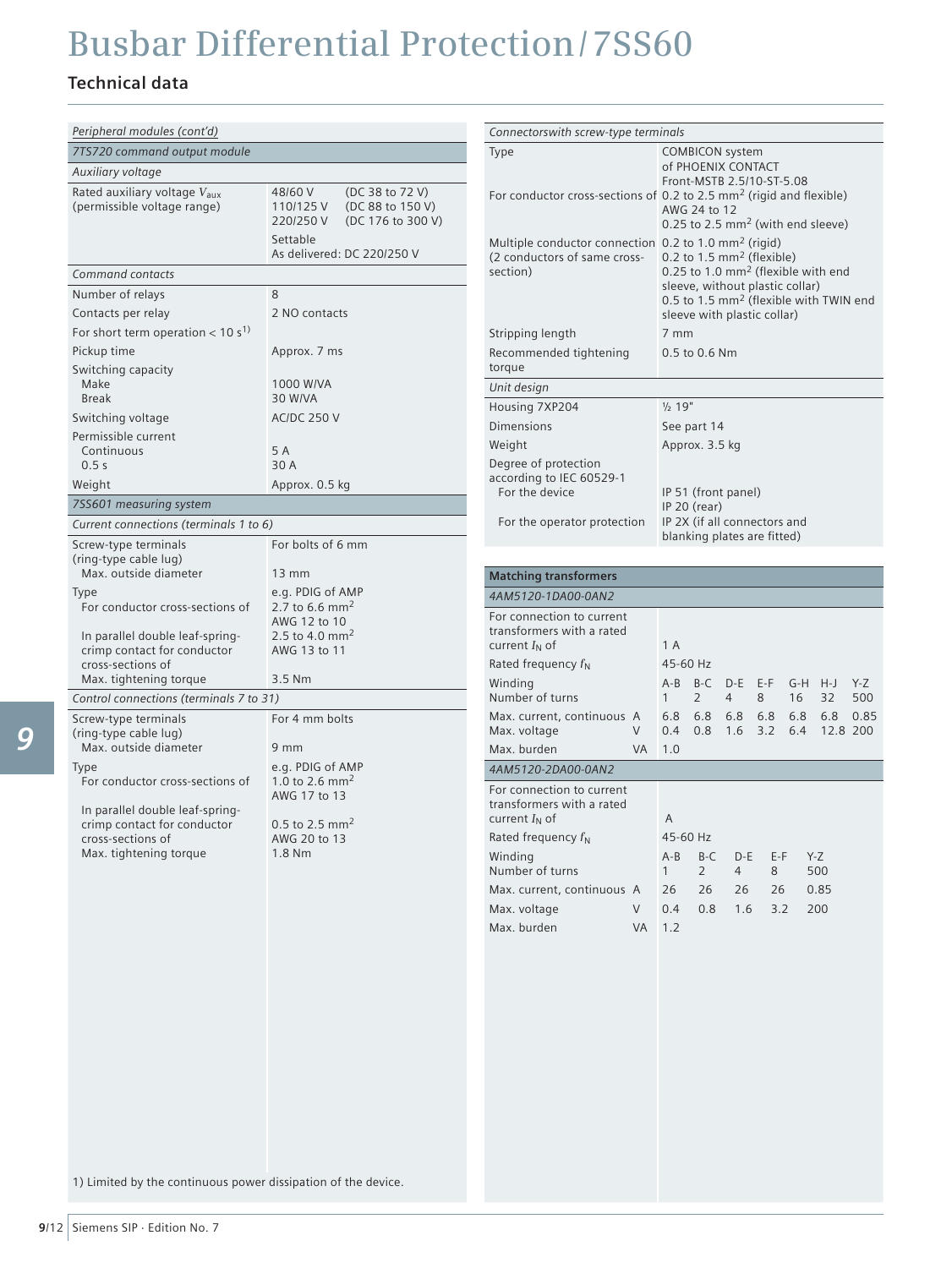### **Technical data**

| <b>Summation current matching transformers</b>                                                                              |                                               |                                                             |                                  |                               |      | EMC tests for interference immunity; type tests                                                                       |                                                                                                                                            |  |
|-----------------------------------------------------------------------------------------------------------------------------|-----------------------------------------------|-------------------------------------------------------------|----------------------------------|-------------------------------|------|-----------------------------------------------------------------------------------------------------------------------|--------------------------------------------------------------------------------------------------------------------------------------------|--|
| 4AM5120-3DA00-0AN2                                                                                                          |                                               |                                                             |                                  |                               |      | Standard                                                                                                              | IEC 60255-6, IEC 60255-22                                                                                                                  |  |
| For connection to current<br>transformers with a rated<br>current $I_N$ of<br>Rated frequency $f_N$                         | 1 A<br>45-60 Hz                               |                                                             |                                  |                               |      |                                                                                                                       | (international product standards)<br>EM 50Ω082-2<br>(technical generic standard)<br>DIN VDE 57435 part 303<br>(German product standard for |  |
| Winding<br>Number of turns                                                                                                  | A-B C-D E-F<br>3<br>6                         | G-H J-K<br>9<br>18                                          | 24<br>36                         | L-M N-O Y-Z<br>90             | 500  |                                                                                                                       | protection devices)                                                                                                                        |  |
|                                                                                                                             |                                               |                                                             |                                  |                               |      | High-frequency test<br>IEC 60255-22-1,<br>DIN 57435 part 303; class III                                               | 2.5 kV (peak); 1 MHz; $t = 15$ ms;<br>400 surges per s; test duration 2 s                                                                  |  |
| Max. current, continuous A 4                                                                                                | 4                                             | $\overline{4}$<br>4                                         | $\overline{4}$<br>$\overline{4}$ | 2                             | 0.85 | Electrostatic discharge                                                                                               | 8 kV contact discharge;                                                                                                                    |  |
| Max. voltage<br>Max. burden                                                                                                 | V 1.2 2.4 3.6 7.2 9.6<br>VA 1.8               |                                                             | 14.4 36                          |                               | 200  | IEC 60255-22-2; IEC 61000-4-2;<br>class IV                                                                            | 15 kV air discharge;<br>both polarities; 150 pF; $R_i = 330 \Omega$                                                                        |  |
| 4AM5120-4DA00-0AN2                                                                                                          |                                               |                                                             |                                  |                               |      | Irradiation with RF field,                                                                                            | 10 V/m; 27 to 500 MHz                                                                                                                      |  |
| For connection to current<br>transformers with a rated<br>current $I_N$ of                                                  | 5 A                                           |                                                             |                                  |                               |      | non-modulated<br>IEC 60255-22-3 (report); class III<br>Irradiation with RF field,                                     | 10 V/m; 80 to 1000 MHz;                                                                                                                    |  |
| Rated frequency $f_N$<br>Winding                                                                                            | 45-60 Hz<br>A-B C-D E-F                       |                                                             | G-H J-K L-M N-O Y-Z              |                               |      | amplitude-modulated<br>IEC 61000-4-3, class III                                                                       | 80 % AM; 1 kHz                                                                                                                             |  |
| Number of turns                                                                                                             | 2<br>$\mathbf{1}$                             | 3<br>$\overline{4}$                                         | 6<br>8                           | 12                            | 500  | Irradiation with RF field,                                                                                            | 10 V/m; 900 MHz;                                                                                                                           |  |
| Max. current, continuous A 17.5 17.5 17.5 17.5 17.5 17.5 8.0                                                                |                                               |                                                             |                                  |                               | 0.85 | pulse-modulated<br>IEC 61000-4-3/ENV 50204; class III                                                                 | repetition frequency 200 Hz; ED 50 %                                                                                                       |  |
| Max. voltage<br>Max. burden                                                                                                 | V 0.4 0.8 1.2 1.6 2.4 3.2 4.8<br>VA 2.5       |                                                             |                                  |                               | 200  | Fast transient disturbance / bursts<br>IEC 60255-22-4; IEC 61000-4-4;<br>class III                                    | 4 kHz; 5/50 ns; 5 kHz, burst length<br>$= 15$ ms; repetition rate 300 ms;<br>both polarities; $R_i = 50 \Omega$ ;<br>test duration 1 min   |  |
| <b>Matching transformer</b>                                                                                                 |                                               |                                                             |                                  |                               |      | High-energy surge voltages                                                                                            | Auxiliary voltage:                                                                                                                         |  |
| 4AM5272-3AA00-0AN2<br>Multi-tap auxiliary current<br>transformer to match<br>different c.t. ratios                          |                                               |                                                             |                                  |                               |      | (SURGE),<br>IEC 61000-4-5, installation, class III                                                                    | Longitudinal test: 2 kV; 12 Q; 9 µF<br>Transversal test: 1 kV; 2 $\Omega$ ; 18 µF<br>Measuring inputs, binary inputs<br>and relay outputs: |  |
| Rated frequency $f_N$                                                                                                       | 45-60 Hz                                      |                                                             |                                  |                               |      |                                                                                                                       | Longitudinal test: $2$ kV; $42$ $\Omega$ ; $0.5$ µF<br>Transversal test: 1 kV; 42 $\Omega$ ; 0.5 µF                                        |  |
| Winding<br>Number of turns                                                                                                  | A-B C-D E-F<br>$\overline{2}$<br>$\mathbf{1}$ | G-H J-K<br>$\overline{7}$<br>16                             | 2<br>$\overline{1}$              | L-M N-O P-Q<br>$\overline{7}$ | 16   | Line-conducted HF,                                                                                                    | 10 V; 150 kHz to 80 MHz;                                                                                                                   |  |
| Max. current, continuous A 6                                                                                                | 6                                             | 6<br>1.2                                                    | 6<br>6                           | 6                             | 1.2  | amplitude-modulated<br>IEC 61000-4-6; class III                                                                       | 80 % AM; 1 kHz                                                                                                                             |  |
| Max. voltage                                                                                                                | V <sub>4</sub><br>8                           | 28<br>64                                                    | $\overline{4}$<br>8              | 28                            | 64   | Magnetic field with power                                                                                             |                                                                                                                                            |  |
| resistance                                                                                                                  | Ω 0.018 0.035 0.11 1.05 0.018 0.035 0.11 1.05 |                                                             |                                  |                               |      | frequency<br>IEC 61000-4-8; class IV<br>IEC 60255-6                                                                   | 30 A/m; continuous; 300 A/m for 3 s;<br>50 Hz; 0.5 mT                                                                                      |  |
| <b>Electrical tests</b>                                                                                                     |                                               |                                                             |                                  |                               |      | Oscillatory surge                                                                                                     | 2.5 to 3 kV (peak); 1 to 1.5 MHz;                                                                                                          |  |
| <b>Specifications</b><br>Standards: IEC 60255-5; ANSI/IEEE C37.90.0                                                         |                                               |                                                             |                                  |                               |      | withstand capability<br>ANSI/IEEE C37.90.1                                                                            | damped wave; 50 surges per s;<br>duration 2 s; $R_i = 150$ to 200 $\Omega$                                                                 |  |
| Insulation tests                                                                                                            |                                               |                                                             |                                  |                               |      | Fast transient surge                                                                                                  | 4 to 5 kV; 10/150 ns; 50 surges                                                                                                            |  |
| High voltage test (routine test),<br>measuring input $I_d$ and relay outputs                                                |                                               | 2.5 kV (r.m.s.); 50 Hz                                      |                                  |                               |      | withstand capability<br>ANSI/IEEE C37.90.1                                                                            | per s; both polarities; duration 2 s;<br>$R_i = 80 \Omega$                                                                                 |  |
| High voltage test (routine test),<br>auxiliary voltage input and RS485                                                      |                                               | DC 3.5 kV                                                   |                                  |                               |      | Radiated electromagnetic<br>interference ANS/IEEE C37.90.2                                                            | 35 V/m; 25 to 1000 MHz                                                                                                                     |  |
| interface, binary inputs and<br>measuring input $I_{\rm R}$<br>Impulse voltage test (type test),<br>all circuits, class III |                                               | 5 kV (peak); 1.2/50 µs; 0.5 J;<br>3 positive and 3 negative |                                  |                               |      | Damped oscillations<br>IEC 61000-4-12<br><b>IEC 60694</b>                                                             | 2.5 kV (peak, alternating polarity);<br>100 kHz; 1, 10 and 50 MHz;<br>damped wave; $R_i = 50 \Omega$                                       |  |
|                                                                                                                             |                                               | impulses in intervals of 5 s                                |                                  |                               |      | EMC tests for interference emission; type test                                                                        |                                                                                                                                            |  |
|                                                                                                                             |                                               |                                                             |                                  |                               |      | Standard                                                                                                              | EN 50081-*<br>(technical generic standard)                                                                                                 |  |
|                                                                                                                             |                                               |                                                             |                                  |                               |      | Conducted interference voltage on<br>lines only auxiliary voltage,<br>EN 55022, DIN VDE 0878 part 22,<br>IEC CISPR 22 | 150 kHz to 30 MHz,<br>limit value, class B                                                                                                 |  |
|                                                                                                                             |                                               |                                                             |                                  |                               |      | Radio interference field strength<br>EN 55011; DIN VDE 0875 part 11,<br>IEC CISPR 11                                  | 30 to 1000 MHz,<br>limit value, class A                                                                                                    |  |
|                                                                                                                             |                                               |                                                             |                                  |                               |      |                                                                                                                       |                                                                                                                                            |  |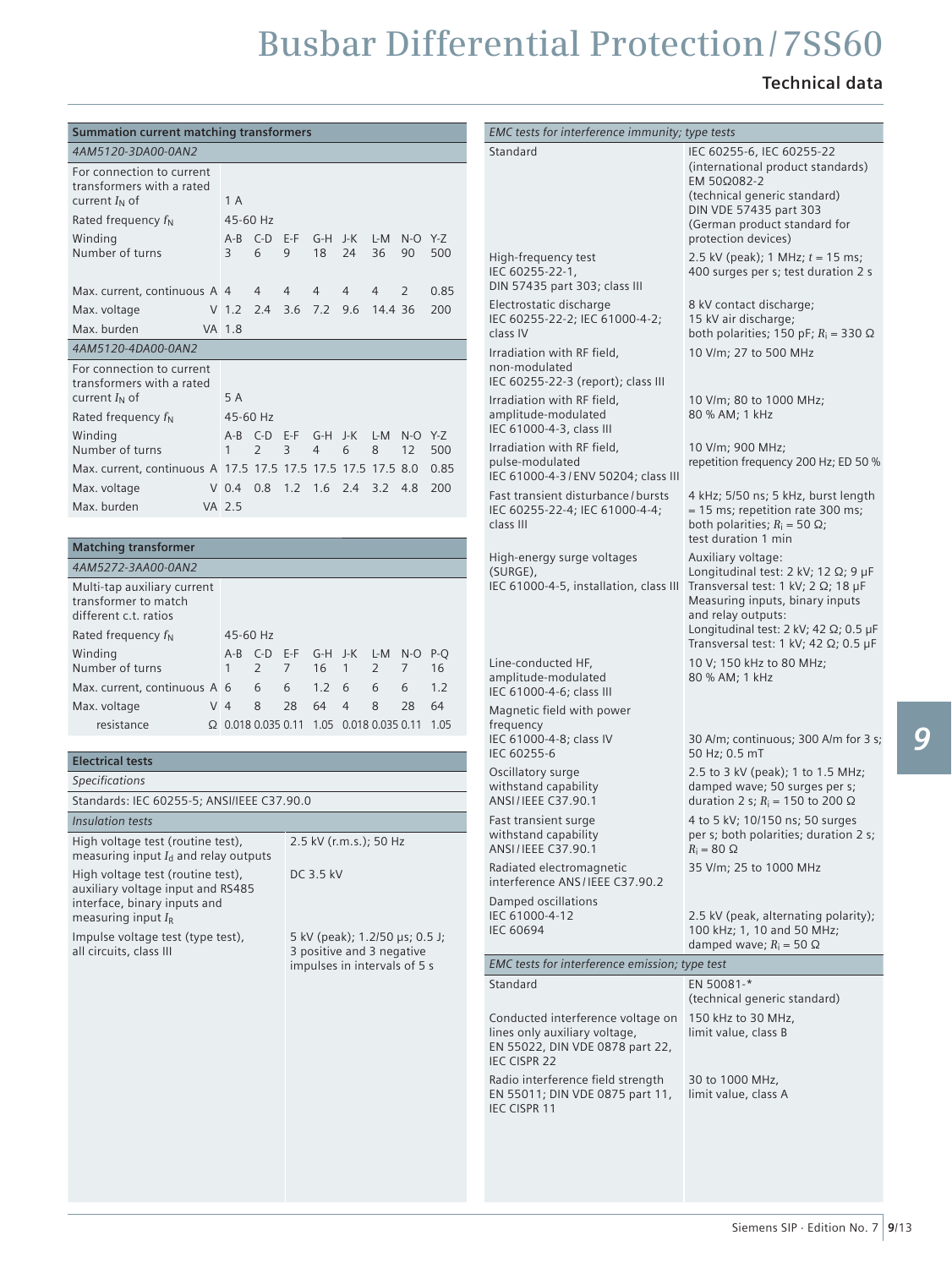### **Technical data**

| <b>Mechanical stress tests</b>                                                                                                                                                                         |                                                                                                                                                      | <b>CE conformity</b>                                                                                                                                                                                                                                                                 |
|--------------------------------------------------------------------------------------------------------------------------------------------------------------------------------------------------------|------------------------------------------------------------------------------------------------------------------------------------------------------|--------------------------------------------------------------------------------------------------------------------------------------------------------------------------------------------------------------------------------------------------------------------------------------|
| Vibration, shock stress and seismic vibration                                                                                                                                                          |                                                                                                                                                      | This product is in conformity with the Directives of the European                                                                                                                                                                                                                    |
| During operation                                                                                                                                                                                       |                                                                                                                                                      | Communities on the harmonization of the laws of the Member States                                                                                                                                                                                                                    |
| Standards                                                                                                                                                                                              | IEC 60255-21-1<br>IEC 60068-2                                                                                                                        | relating to electromagnetic compatibility (EMC Council Directive<br>2004/108/EG previous 89/336/EEC) and electrical equipment designed<br>for use within certain voltage limits (Council Directive 2006/95/EG                                                                        |
| Vibration<br>IEC 60255-21-1, class II<br>IEC 60068-2-6                                                                                                                                                 | Sinusoidal<br>10 to 60 Hz, $\pm$ 0.075 mm amplitude<br>60 to 150 Hz; 1 $q$ acceleration<br>Sweep rate 1 octave/min<br>20 cycles in 3 orthogonal axes | previous 73/23/EEC).<br>This unit conforms to the international standard IEC 60255, and the<br>German standard DIN 57435/Part 303 (corresponding to VDE 0435/<br>Part 303).<br>The unit has been developed and manufactured for application in an                                    |
| Shock<br>IEC 60255-21-2, class I<br>IEC 60068-2-27                                                                                                                                                     | Half-sinusoidal<br>Acceleration 5 $q$ ; duration 11 ms<br>3 shocks in each direction of the<br>3 orthogonal axes                                     | industrial environment according to the EMC standards.<br>This conformity is the result of a test that was performed by Siemens AG<br>in accordance with Article 10 of the Council Directive complying with<br>the generic standards EN 50081-2 and EN 50082-2 for the EMC Directive |
| Seismic vibration<br>IEC 60255-21-3, class I<br>IEC 60068-3-3<br>Horizontal axis                                                                                                                       | Sinusoidal<br>1 to 8 Hz: $\pm$ 3.5 mm amplitude<br>8 to 35 Hz: 1 g acceleration                                                                      | and standard EN 60255-6 for the "low-voltage Directive".                                                                                                                                                                                                                             |
| Vertical axis                                                                                                                                                                                          | 1 to 8 Hz: $\pm$ 1.5 mm amplitude<br>8 to 35 Hz: 0.5 g acceleration                                                                                  |                                                                                                                                                                                                                                                                                      |
|                                                                                                                                                                                                        | Frequency sweep 1 octave/min<br>1 cycle in 3 orthogonal axes                                                                                         |                                                                                                                                                                                                                                                                                      |
| During transport                                                                                                                                                                                       |                                                                                                                                                      |                                                                                                                                                                                                                                                                                      |
| Standards                                                                                                                                                                                              | IEC 60255-21<br>IEC 60068-2                                                                                                                          |                                                                                                                                                                                                                                                                                      |
| Vibration<br>IEC 60255-21-1, class II<br>IEC 60068-2-6                                                                                                                                                 | Sinusoidal<br>5 to 8 Hz: $\pm$ 7.5 mm amplitude<br>8 to 150 Hz: 2 g acceleration sweep<br>rate 1 octave/min<br>20 cycles in 3 orthogonal axes        |                                                                                                                                                                                                                                                                                      |
| Shock<br>IEC 60255-21-2, class I<br>IEC 60068-2-27                                                                                                                                                     | Half-sinusoidal<br>Acceleration 15 $q$ ; duration 11 ms<br>3 shocks in each direction of the<br>3 orthogonal axes                                    |                                                                                                                                                                                                                                                                                      |
| Continuous shock<br>IEC 60255-21-2, class I<br>IEC 60068-2-29                                                                                                                                          | Half-sinusoidal<br>Acceleration 10 $g$ ; duration 16 ms<br>1000 shocks in each direction of<br>the 3 orthogonal axes                                 |                                                                                                                                                                                                                                                                                      |
| <b>Climatic stress test</b>                                                                                                                                                                            |                                                                                                                                                      |                                                                                                                                                                                                                                                                                      |
| Temperatures                                                                                                                                                                                           |                                                                                                                                                      |                                                                                                                                                                                                                                                                                      |
| Standards                                                                                                                                                                                              | IEC 60255-6                                                                                                                                          |                                                                                                                                                                                                                                                                                      |
| Permissible ambient temperatures                                                                                                                                                                       |                                                                                                                                                      |                                                                                                                                                                                                                                                                                      |
| - In service                                                                                                                                                                                           | -20 to +45/55 °C                                                                                                                                     |                                                                                                                                                                                                                                                                                      |
| - During storage                                                                                                                                                                                       | $-25$ to $+55$ °C                                                                                                                                    |                                                                                                                                                                                                                                                                                      |
| - During transport                                                                                                                                                                                     | $-25$ to $+70$ °C                                                                                                                                    |                                                                                                                                                                                                                                                                                      |
| Storage and transport with<br>standard works packing                                                                                                                                                   |                                                                                                                                                      |                                                                                                                                                                                                                                                                                      |
| Humidity                                                                                                                                                                                               |                                                                                                                                                      |                                                                                                                                                                                                                                                                                      |
| Standards                                                                                                                                                                                              | IEC 60068-2-3                                                                                                                                        |                                                                                                                                                                                                                                                                                      |
| Permissible humidity<br>It is recommended to arrange the<br>units in such a way that they are<br>not exposed to direct sunlight or<br>pronounced temperature changes<br>that could cause condensation. | Annual average 75 % relative<br>humidity; on 30 days in the year<br>up to 95 % relative humidity;<br>condensation not permissible!                   |                                                                                                                                                                                                                                                                                      |
|                                                                                                                                                                                                        |                                                                                                                                                      |                                                                                                                                                                                                                                                                                      |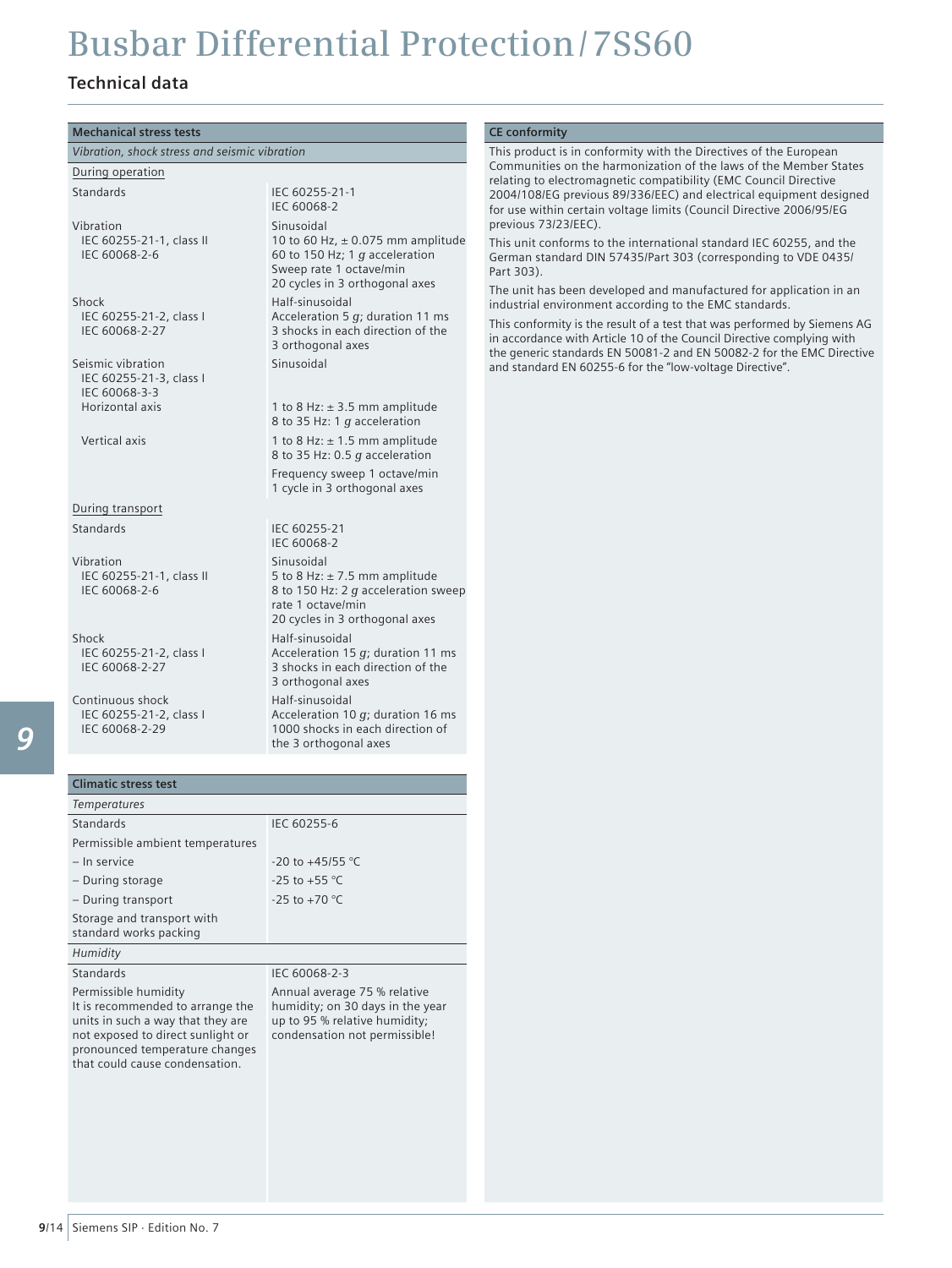## **Selection and ordering data**

| <b>Description</b>                                                                                                                     | Order No.          |
|----------------------------------------------------------------------------------------------------------------------------------------|--------------------|
| Centralized numerical busbar protection 7SS60, measuring system 50, 60, 16.7 Hz                                                        |                    |
| Rated current/frequency<br>100 mA; 50/60 Hz AC<br>100 mA; 16.7 Hz AC                                                                   | 0<br>6             |
| Rated auxiliary voltage<br>24 to 48 V DC<br>60 to 125 V DC<br>220 to 250 V DC                                                          | 2<br>4<br>5        |
| Unit design<br>Housing 7XP20 1/6 19-inch, for panel flush mounting or cubicle mounting                                                 | E.                 |
| <b>Measuring system</b><br>Standard                                                                                                    | $\mathbf{0}$       |
| Stabilizing/command output module<br>5 stabilizing CTs, 5 relays with 2 NO contacts<br>48/60 V DC, 110/125 V DC, 220/250 V DC settable | 7TM7000-0AA00-0AA0 |
| Isolator replica/preference module                                                                                                     | 7TR7100- AA00-0AA0 |
| 48 to 60 V DC                                                                                                                          | З                  |
| 110 to 125 V DC<br>220 to 250 V DC                                                                                                     | 4                  |
| <b>Command output module</b><br>8 relays with 2 NO contacts                                                                            |                    |
| 48/60 V DC, 110/125 V DC, 220/250 V DC settable                                                                                        | 7TS7200-0AA00-0AA0 |
| Housing 1/219-inch for peripheral modules 7SS60<br>For panel flush mounting or cubicle mounting                                        | 7XP2041-2MA00-0AA0 |

l.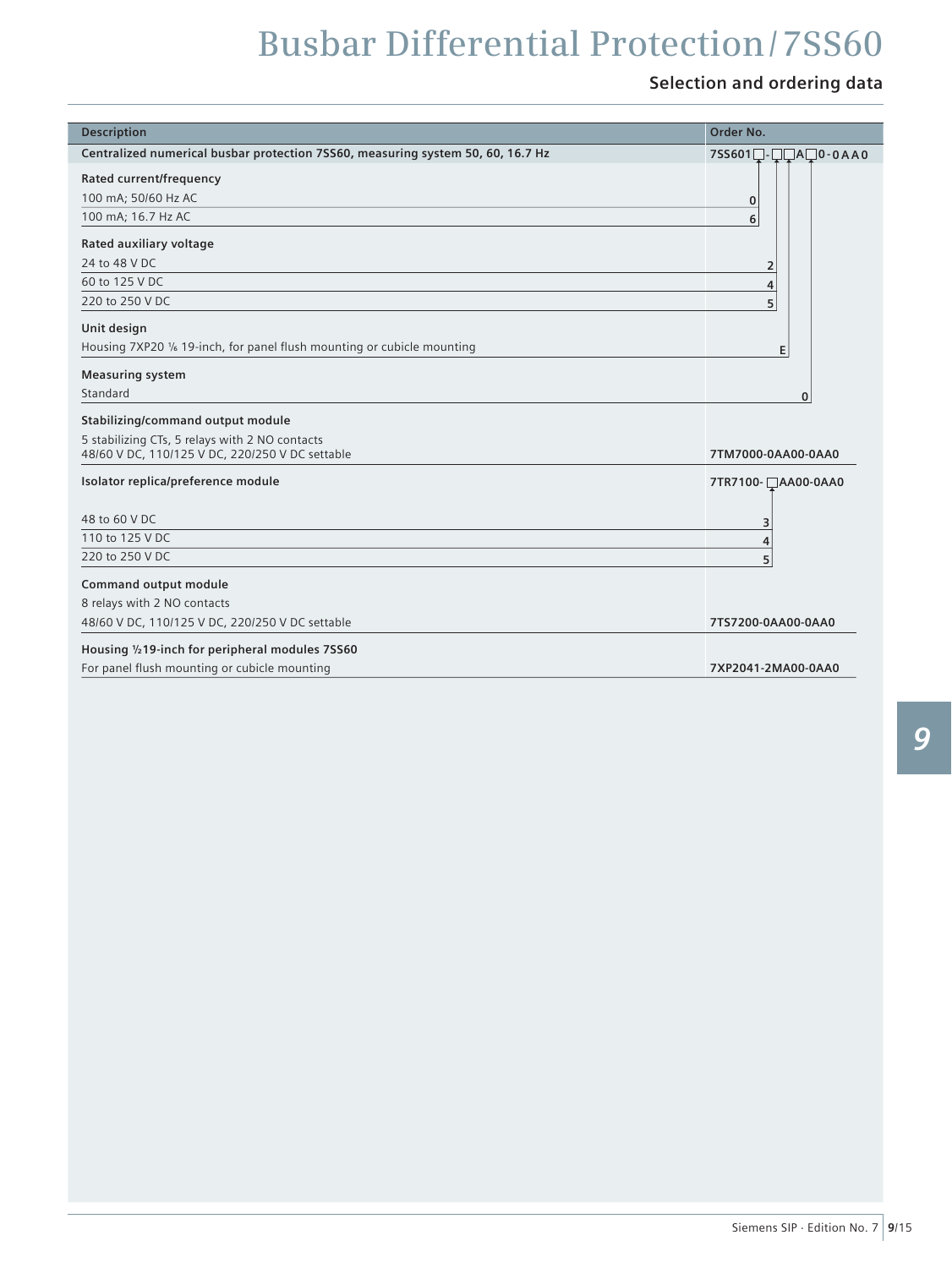## **Selection and ordering data**

| <b>Accessories</b> | <b>Description</b>                                                                          | Order No.            |
|--------------------|---------------------------------------------------------------------------------------------|----------------------|
|                    | Copper interconnecting cable                                                                |                      |
|                    | PC (9-pole socket) and converter/protection relay                                           | 7XV5100-2            |
|                    | Connector adapter                                                                           |                      |
|                    | 9 pin female / 25 pinmale                                                                   | 7XV5100-8H           |
|                    | RS232 - RS485 converter                                                                     |                      |
|                    | With power supply unit for AC 230 V                                                         | 7XV5700-0AA00        |
|                    | With power supply unit for AC 110 V                                                         | 7XV5700-1AA00        |
|                    | Converter                                                                                   |                      |
|                    | Full duplex fiber-optic cable⇔RS485<br>Auxiliary voltage: DC 24 V to DC 250 V, DC 110/230 V |                      |
|                    | Line converter ST connector                                                                 | 7XV5650-0BA00        |
|                    | Cascada converter ST connector                                                              | 7XV5651-0BA00        |
|                    | Connector for peripheral modules, as spare part                                             | W73078-B9005-A710    |
|                    | <b>Extraction tool for connector</b>                                                        | W73078-Z9005-A710    |
|                    | <b>Test adapter</b>                                                                         | 7XV6010-0AA00        |
|                    | Angle bracket (set)                                                                         | C73165-A63-D200-1    |
|                    | Summation current matching transformer                                                      |                      |
|                    | 1 A, 50/60 Hz                                                                               | 4AM5120-3DA00-0AN2   |
|                    | 5 A, 50/60 Hz                                                                               | 4AM5120-4DA00-0AN2   |
|                    | <b>Matching transformer</b>                                                                 |                      |
|                    | 1 A, 50/60 Hz                                                                               | 4AM5120-1DA00-0AN2   |
|                    | 5 A, 50/60 Hz                                                                               | 4AM5120-2DA00-0AN2   |
|                    | 1 A, 5 A, 50/60 Hz                                                                          | 4AM5272-3AA00-0AN2   |
|                    | Manual 7SS60                                                                                |                      |
|                    | English                                                                                     | E50417-G1176-C132-A3 |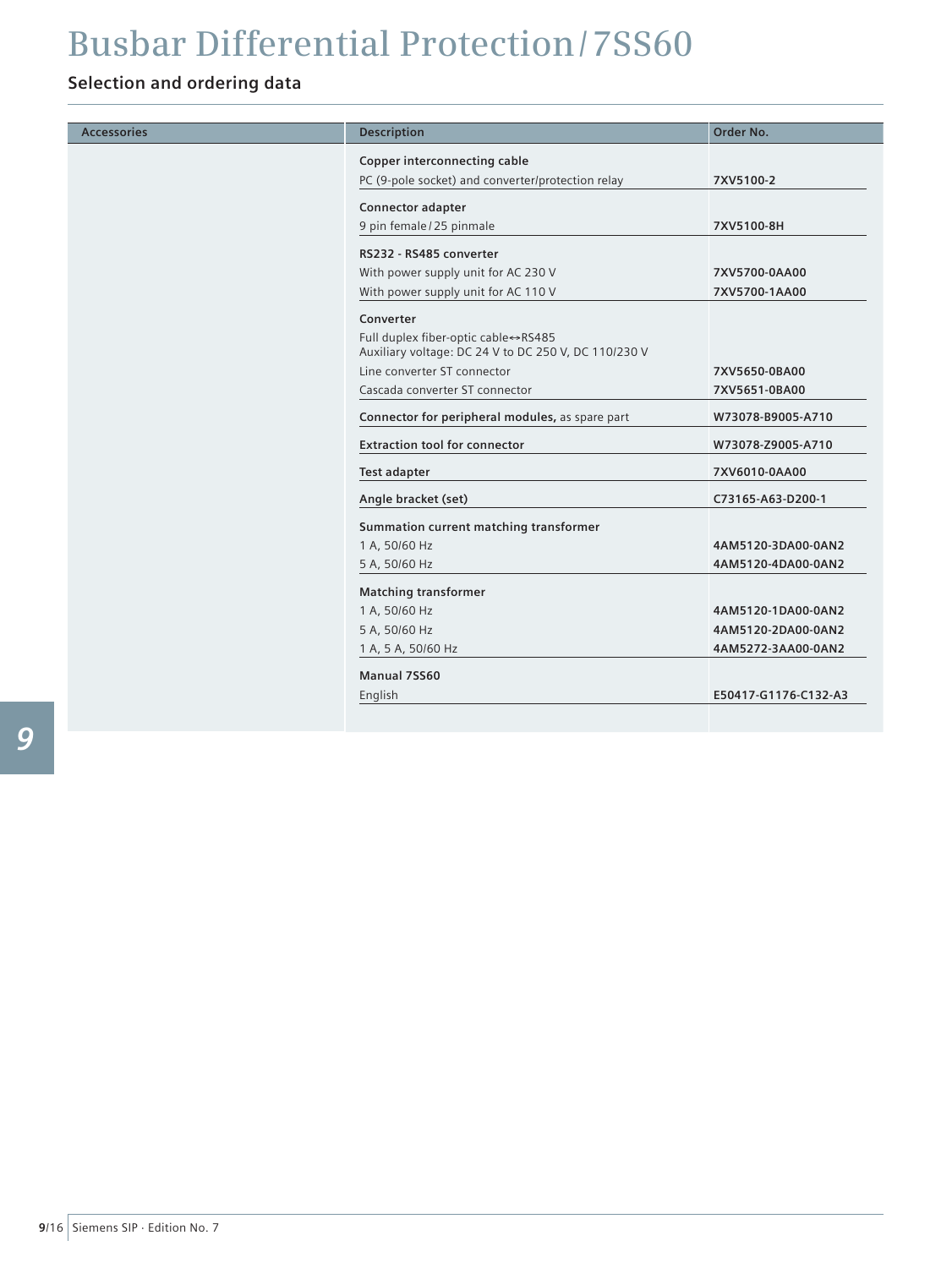### **Connection diagrams**

#### **Connection diagrams**



**Fig. 9/14** Connection diagram for 7SS601

| X2:1                    |       |
|-------------------------|-------|
| ∛<br>₽                  | X2:25 |
| X2:2<br>X2:4            | X2:24 |
| $\ddot{}$<br>₩          | X2:28 |
| X2:5<br>X2:7            | X2:27 |
| $\,{}^+$<br>₩           | X2:31 |
| X2:8<br>X2:10           | X2:30 |
| $^{+}$<br>₩             | X2:34 |
| X2:11<br>X2:13          | X2:33 |
| €                       | X2:37 |
| X2:14                   | X2:36 |
|                         |       |
| X1:22<br>$\ddot{}$      | X1:21 |
| X1:1                    | X1:2  |
| X1:4                    | X1:5  |
|                         |       |
| X1:28<br>$\ddot{}$      | X1:27 |
| X1:7                    | X1:8  |
| X1:10                   | X1:11 |
| X1:34<br>$\overline{+}$ | X1:33 |
| X1:13                   | X1:14 |
| X1:16                   | X1:17 |
|                         |       |
| X1:37<br>$\ddot{}$      | X1:36 |
| X1:19                   | X1:20 |
| X1:39                   | X1:40 |
| X2:39                   | X2:40 |
| $\ddot{}$<br>X2:16      | X2:17 |
| X2:19                   | X2:20 |
|                         |       |
|                         |       |

![](_page_14_Figure_6.jpeg)

**Fig. 9/15** Connection diagram for 7TM700 **Fig. 9/16** Connection diagram for 7TS720